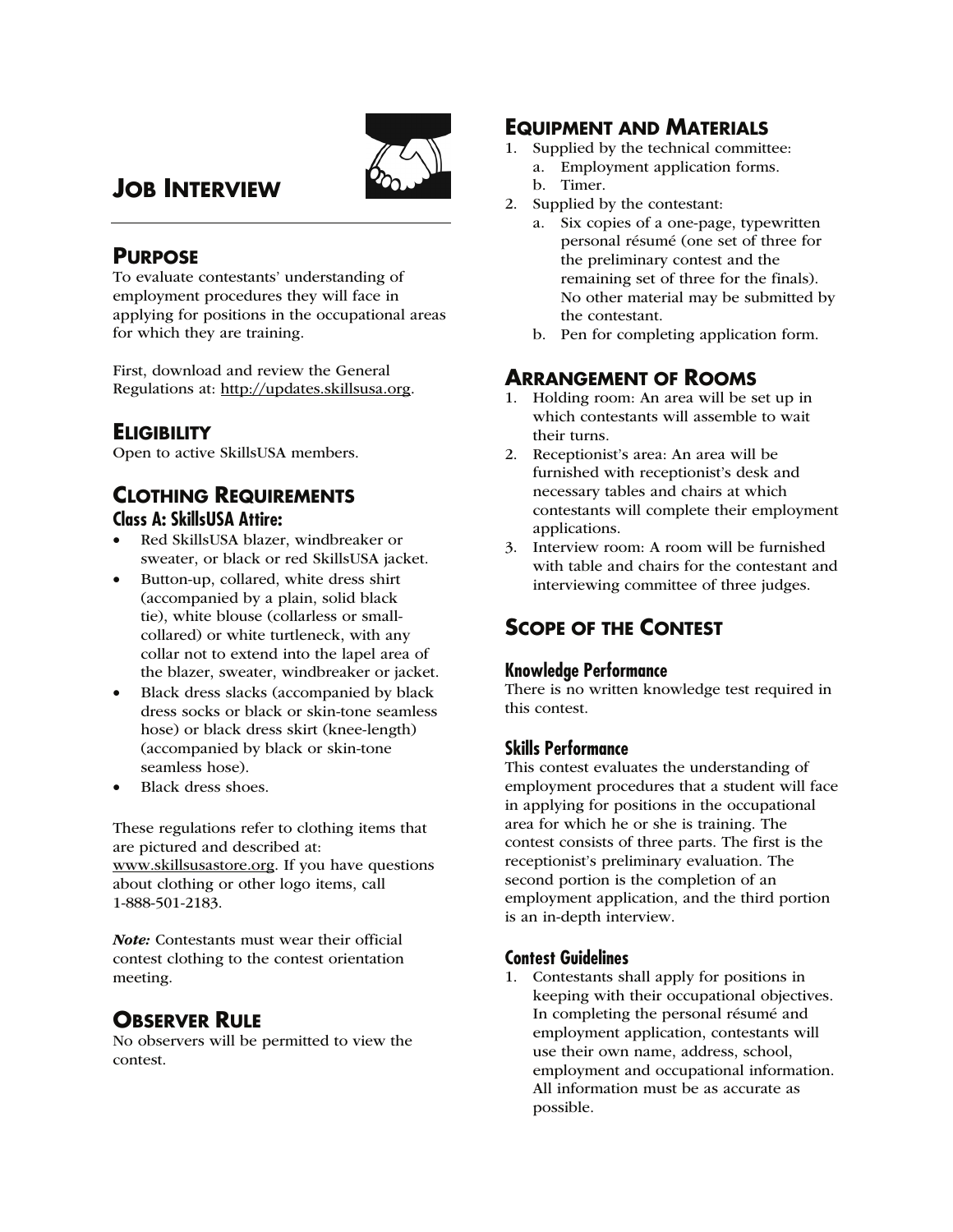- 2. The receptionist will serve as a judge.
- 3. When called from the assembly area, the contestant will approach the receptionist as though applying for a job in the occupational area consistent with the contestant's training program. Contestants will be given an employment application to complete within 30 minutes in the receptionist's presence.
- 4. Contestants will complete the application by printing in ink. The receptionist will note the time the contestant is handed the application and the time the completed application is returned. One point will be deducted for each minute or fraction thereof over the 30-minute time limit (maximum deduction of 10 points). Information such as the following may be asked on the application:
	- a. Employment desired.
	- b. Education.
	- c. Membership in civic, community or school organizations.
	- d. Former employers and work experience.
	- e. References.
- 5. The receptionist will receive the completed application along with three copies of a one-page, typewritten résumé prepared in advance and supplied by the contestants. The following information must be contained in the one-page résumé:
	- a. Name, address and phone number.
	- b. Career objective.
	- c. Education and training.
	- d. Work experience beginning with present employment listing specific responsibilities.
	- e. Professional memberships, major accomplishments, awards earned
	- f. References are to be on a separate page, not on the one-page résumé.
- 6. After the receptionist evaluates the application, a technical committee member will present three copies of the personal résumé to the interviewing committee (judges).
- 7. After the judges review the personal résumé, a technical committee member will direct the contestant to the judges for the interview.
- 8. The interview with the judges will be approximately 10 minutes. This will allow adequate time for four to six questions.
- 9. All contestants in an interview group will be asked identical questions. Such questions might include the following but will be determined by the judges:
	- a. What are your occupational objectives?
	- b. What do you like most about this occupation?
	- c. What are your hobbies?
	- d. What would you like to be doing five years from now? Ten years?
	- e. Why do you want to work for our company?
	- f. What two accomplishments have given you the most satisfaction?
	- g. What are your extracurricular activities?
	- h. How would you describe your ideal job?
	- i. What do you think determines a person's progress within a company?
	- j. What do you consider to be your outstanding job-related personal characteristics or strengths?
	- k. What qualifications and characteristics do you have that make you feel you'll succeed in your work?
- 10. Judges are encouraged to use their own interview techniques and should keep the focus of the interview on the selected questions.

#### **Standards and Competencies**

#### **JI 1.0 — Prepare a one-page personal résumé.**

- 1.1 Design a personal layout and structure for the résumé.
- 1.2 List name, address and phone number.
- 1.3 State a specific career objective.
- 1.4 List educational and training information.
	- 1.4.1 Provide GPA if currently enrolled in school.
		- 1.4.2 Include areas of study.
		- 1.4.3 List any employment-related certifications or licenses.
		- 1.4.4 Identify name and location of academic/training institutions.
- 1.5 Discuss work experience beginning with present employment.
- 1.6 Outline specific job responsibilities and transferable skills gained, in a bulleted format.
- 1.7 List organizational memberships, major accomplishments and awards earned.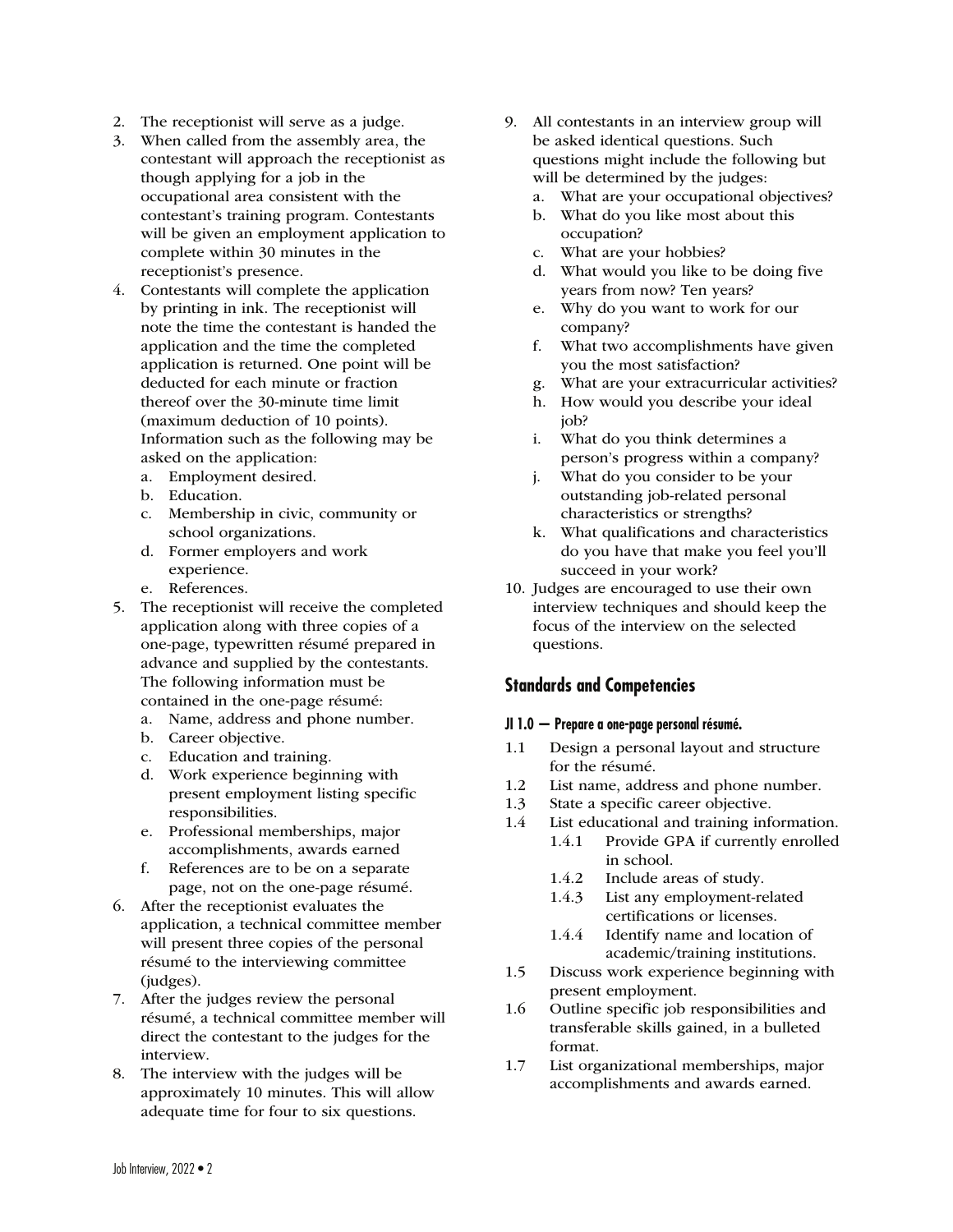1.8 Edit résumé for spelling, grammar and effective design.

#### **JI 2.0 — Complete an employment application that meets industry standards.**

- 2.1 Complete the employment application within allotted time limit.
- 2.2 Be prepared with all needed information to complete the application.
- 2.3 Review employment application to ensure it is free of errors.
- 2.4 Complete application form legibly.

#### **JI 3.0 — Meet and greet receptionist to meet industry standards.**

- 3.1 Greet receptionist professionally.
- 3.2 Introduce oneself to the receptionist.

#### **JI 4.0 — Complete a 10-minute job interview that meets industry standards.**

- 4.1 Professionally introduce yourself.
- 4.2 Display good posture and appropriate dress and grooming.
- 4.3 Demonstrate knowledge of position applying for and personal history.
- 4.4 Respond to four to six questions from the judging panel.
- 4.5 Explain work and leadership experiences concisely when applicable.
- 4.6 Explain personal strengths and weaknesses to the committee when applicable.
- 4.7 Discuss personal and professional shortand long-term goals.
- 4.8 Describe two accomplishments and personal satisfaction gained from each when applicable.
- 4.9 Explain personal qualifications and characteristics that will lead to professional success.
- 4.10 Describe your ideal job when applicable.

#### **JI 5.0 — SkillsUSA Framework.**



The SkillsUSA Framework is used to pinpoint the Essential Elements found in Personal Skills, Workplace Skills and Technical Skills Grounded in Academics. Students will be expected to display or explain how they used some of these Essential Elements. Please reference the graphic above, as you may be scored on specific elements applied to your project. For more, visit: www.skillsusa.org/about/skillsusaframework/.

### **Committee Identified Academic Skills**

The technical committee has identified that the following academic skills are embedded in this contest.

#### **Math Skills**

None Identified

#### **Science Skills**

None Identified

#### **Language Arts Skills**

- Provide information in conversations and in group discussions.
- Provide information in oral presentations.
- Demonstrate use of verbal communication skills: word choice, pitch, feeling, tone and voice.
- Demonstrate use of nonverbal communication skills: eye contact, posture and gestures using interviewing techniques to gain information.
- Organize and synthesize information for use in written and oral presentations.